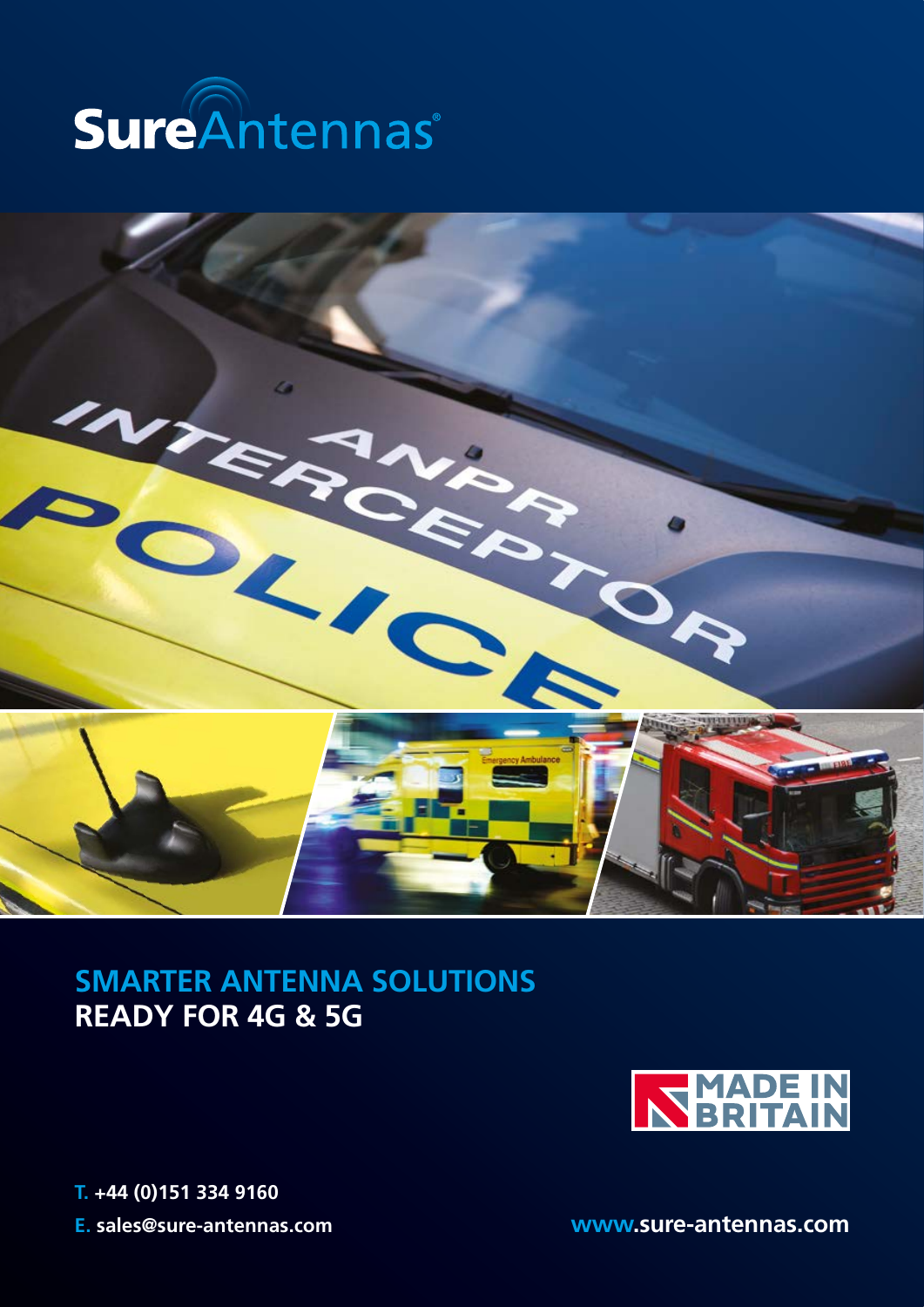## **4G & 5G VEHICLE ANTENNAS**



Sure Antennas is a trading brand of SFL Mobile Radio Limited, located in the North West of England since 1977.

The company occupies a niche position within the mobile antenna design and build marketplace, having developed thousands of RF critical antenna solutions for specialist radio operators including the police and military around the world.

In the past, Sure Antennas has focused on the design, manufacture and modification of OEM discreet antenna applications to vehicles that require total anonymity within the environment that they are deployed.

More recently it has created a portfolio of overt high performance multi-function vehicle antennas including duplexers, multiplexers and combiner units. All to help end users transitioning to 4G and 5G vehicle technology.

Pource &



**ERITISH** 

**ADS** 

# **SURE ANTENNAS READY FOR 4G & 5G**

**Providing 4G, 5G, Tetra, GPS & Wi-Fi to public safety vehicles in the UK**

Sure Antennas has been investing time and development in overt antennas for the emergency services next generation communication system Emergency Services Network (ESN).

ESN will operate on EE's 4G network, using LTE technology, it will provide a mobile broadband service while still retaining Tetra usage for the ESMCP incremental approach.

Through utilising the latest mobile technology in 4G and 5G, ESN will ensure the functionality, coverage, security and availability needs of the UK's emergency services are fully met.

The new network will enable high bandwidth functionality, meaning services such as high-resolution streaming will be possible. Such improvements will allow a control room or responding officer to make a better assessment of an incident than was previously possible.

And with the imminent transition to ESN, Sure Antennas has developed a range of antennas to future proof public safety vehicles in the UK.





| **E. sales@sure-antennas.com www.sure-antennas.com A brand of**

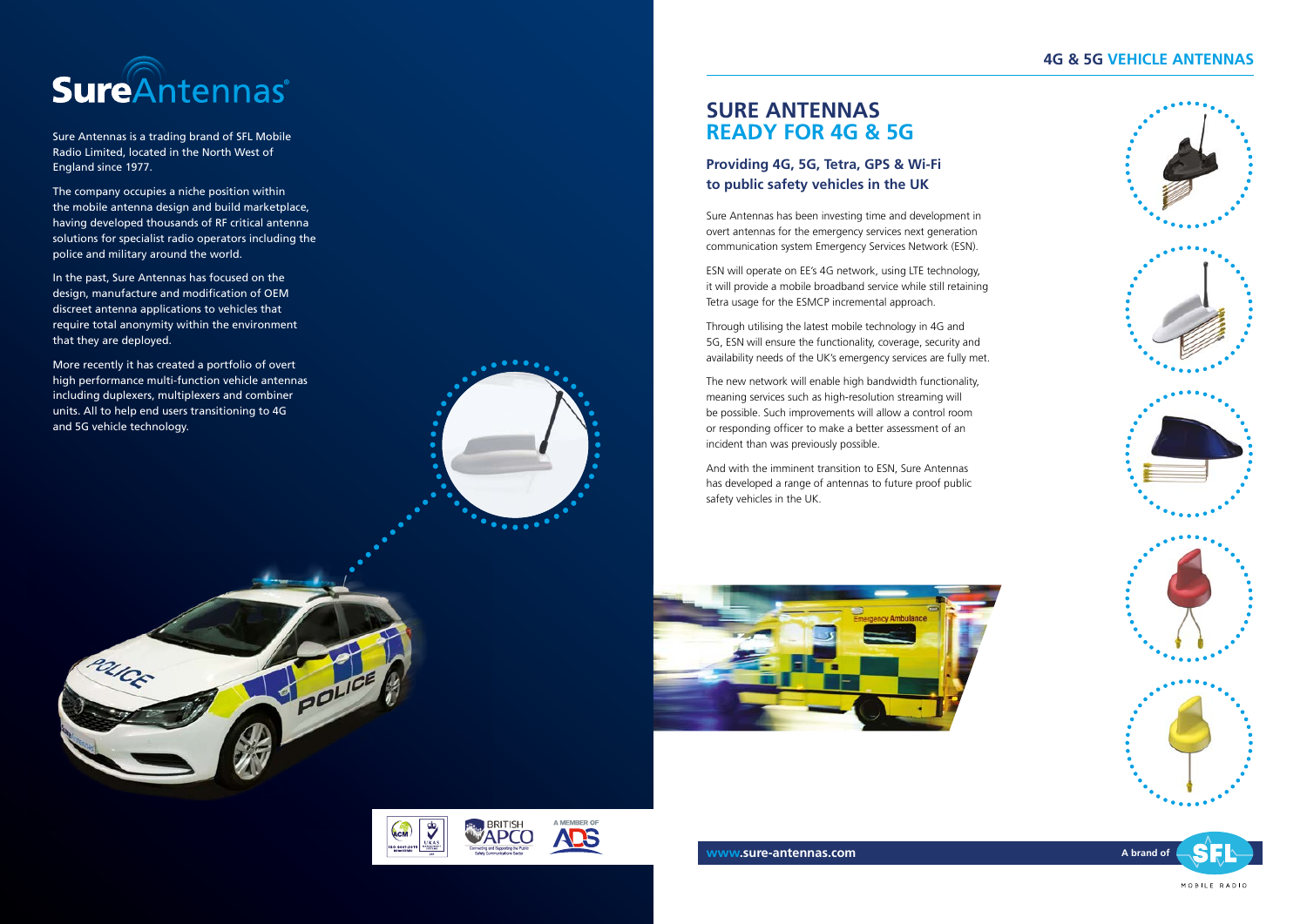## **4G & 5G VEHICLE ANTENNAS 4G & 5G VEHICLE ANTENNAS**

## **Multifunction Wideband Cellular 3G, 4G, 5G** 8000-310 **MiMo Antenna System 12 Functions**



Part number 8000-310, affectionately known as the 'Sand Castle' is a multifunction antenna specifically designed to help your ESN transition. With 4x Ultra Wideband antenna outputs covering 700MHz to 6GHz, this antenna could future proof your vehicle installation for years to come. It has a minimum 4dBi gain across the band\*, and is an efficient option for all public safety applications.

### **FEATURES**

- **>** 4x Wideband 2G, 3G, 4G, 5G outputs
- **>** 12 functions in 1 antenna
- **>** Ultra Wide Bandwidth 700MHz 6000Mhz
- **>** Optional MiMo Dual Band Wi-Fi / WiMAX **>** Low Profile
- **>** Simple single hole installation
- **>** Up to 4 GPS / GLNSS Ports DC isolated
- **>** Optional support for Tetra / Wi-Fi / LTE / VHF / UHF whip

With the option of additional MiMo Dual Band Wi-Fi, and optional Tetra whip mounting, the need for drilling extra holes in your vehicles roof is long gone. And with a single hole fitting, cost of installation is reduced whilst protecting the resale value of your vehicle. Other variants are available including extension cable options.

**Please contact us for more information**.

| <b>Part No</b>               | 8000-310                                         |                         |                          |
|------------------------------|--------------------------------------------------|-------------------------|--------------------------|
| <b>Frequency Range (MHz)</b> | 380 - 430 MHz                                    | 700 - 6000 MHz          | 2.4 GHz & 5.8 GHz        |
| <b>Band</b>                  | <b>TETRA</b>                                     | 4x 2G, 3G, 4G, 5G       | 3x Dual Band Wi-Fi       |
| <b>VSWR</b>                  | $<$ 2:1 TYPICALLY 1.5:1                          | $<$ 2:1 TYPICALLY 1.5:1 | <2.1:1 TYPICALLY 1.5:1   |
| <b>Isolation</b>             |                                                  | $< -25dB$               | $< -25dB$                |
| <b>Gain</b>                  | 2dBi*                                            | Minimum 4dBi*           | Minimum 4dBi*            |
| Max Power Input (W)          | 25W                                              | 10W                     | 10W                      |
| <b>Cable Type</b>            | RG316                                            | RG316                   | RG316                    |
| <b>Termination</b>           | $TNC$ (f)                                        | SMA (f)                 | SMA (m) Reverse Polarity |
| Dimensions (mm)              | H 76 x W 225 x L 240 **                          |                         |                          |
| Weight (g)                   | 600                                              |                         |                          |
| <b>GPS / GLNSS Data</b>      |                                                  |                         |                          |
| <b>Frequency Range (MHz)</b> | 1562 - 1612 MHz                                  |                         |                          |
| <b>VSWR</b>                  | 2:1                                              |                         |                          |
| Gain                         | >26dB                                            |                         |                          |
| <b>Operating Voltage</b>     | 3-5v DC (fed via coax, each port is DC isolated) |                         |                          |
| Cable                        | 4x RG316 Terminated to SMA (m)                   |                         |                          |

Subject to change without prior notice. \*Ground plane dependent. \*\*Excluding optional whip. Subject to change without prior notice. \*Ground plane dependent. \*\*Excluding optional whip.

#### **T. 0151 334 9160** | **E. sales@sure-antennas.com www.sure-antennas.com A brand of**

## **Multifunction Wideband Cellular 3G, 4G, 5G 7000-308 MiMo OEM Sharkfin Antenna 8 Functions**



Part number 7000-308 also known as the 'Mallard' is an OEM sleek styled compact sharkfin antenna that can support up to 8 functions. Its robust exterior houses 2x Ultra Wideband antenna elements supporting 700MHz to 6GHz with a minimum 4dBi gain across the whole band\*.

Designed as a multi-function antenna you have the additional options of a MiMo Dual Band Wi-Fi function, 2x GPS / GLNSS Ports, and support for an optional whip

## **FEATURES**

- **>** 2x Wideband 2G, 3G, 4G, 5G outputs
- **>** Ultra Wide Bandwidth 700MHz 6000Mhz
- **>** Optional MiMo Dual Band Wi-Fi / WiMAX
- **>** Low Profile OEM styled sharkfin
- **>** Simple single hole installation
- **>** Up to 2 GPS / GLNSS Ports DC isolated
- **>** Optional support for Tetra / Wi-Fi / LTE / VHF / UHF whip

to provide many frequency options including Tetra, Wi-Fi or LTE for an additional connection to help your ESN transition. With a single hole installation, and so many potential frequency functions on offer, this antenna would help reduce installation costs and protect your vehicles resale value by helping to future proof your vehicles installation. Available in different colours, with a wide range of low loss coax extension cables.

#### **Please contact us for more information**.

| <b>Part No</b>               | 7000-308                       |                   |                          |
|------------------------------|--------------------------------|-------------------|--------------------------|
| <b>Frequency Range (MHz)</b> | 380 - 430 MHz                  | 700 - 6000 MHz    | 2.4 GHz & 5.8 GHz        |
| <b>Band</b>                  | TETRA                          | 2x 2G, 3G, 4G, 5G | 3x Dual Band Wi-Fi       |
| <b>VSWR</b>                  | $<$ 2:1 TYPICALLY 1.5:1        |                   |                          |
| Gain                         | $2dBi*$                        | Minimum 4dBi*     | Minimum 4dBi*            |
| Max Power Input (W)          | 25W                            | 10W               | 10W                      |
| <b>Cable Type</b>            | RG316                          | RG316             | RG316                    |
| <b>Termination</b>           | $TNC$ (f)                      | SMA (f)           | SMA (m) Reverse Polarity |
| Dimensions (mm)              | H 82 x W 70 x L 220 **         |                   |                          |
| Weight (g)                   | 310                            |                   |                          |
| <b>GPS / GLNSS Data</b>      |                                |                   |                          |
| <b>Frequency Range (MHz)</b> | 1562 - 1612 MHz                |                   |                          |
| <b>VSWR</b>                  | 2:1                            |                   |                          |
| Gain                         | >26dB                          |                   |                          |
| <b>Operating Voltage</b>     | 3-5v DC (fed via coax)         |                   |                          |
| Cable                        | 2x RG316 Terminated to SMA (m) |                   |                          |

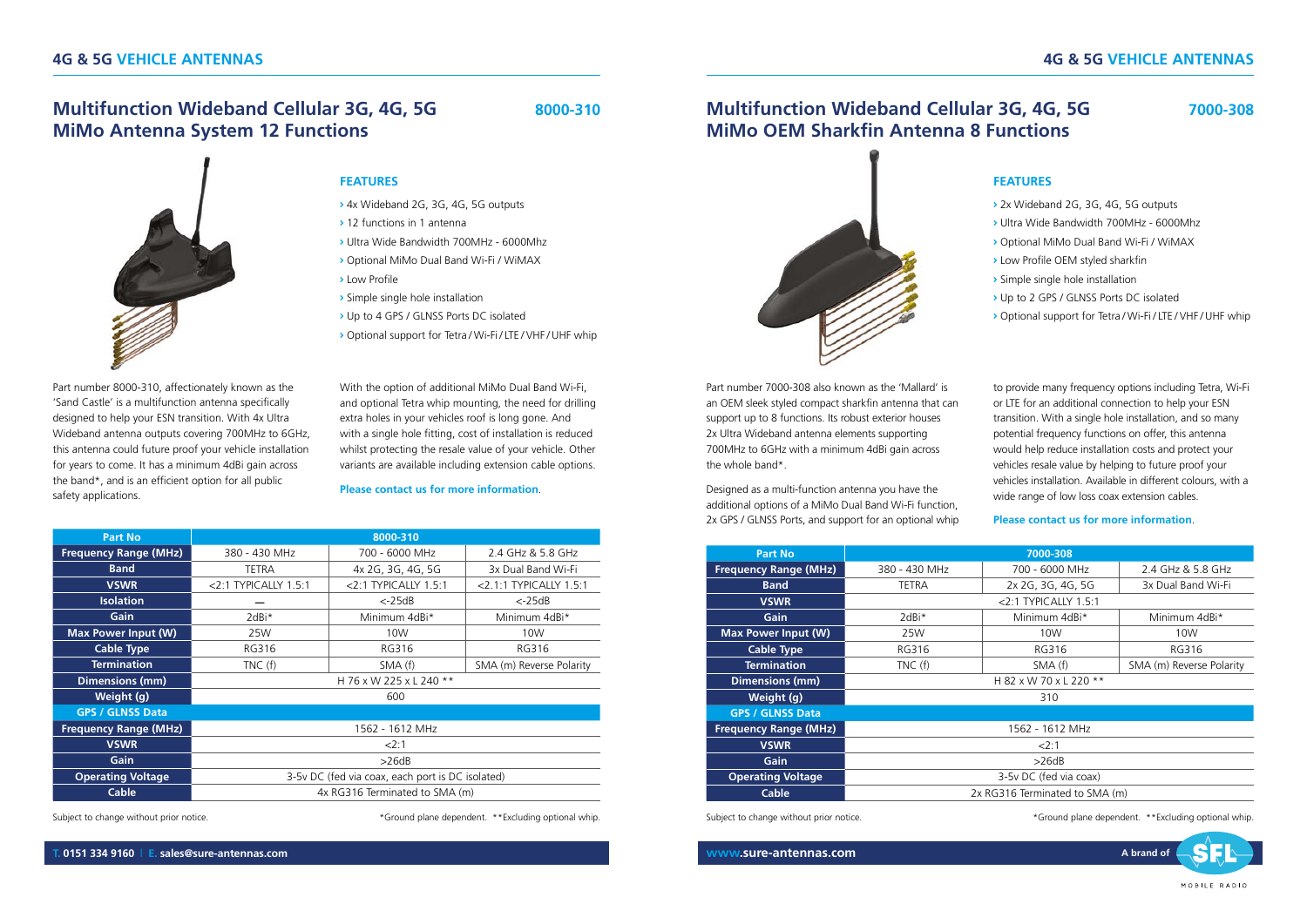## **OEM Multifunction MiMo** 6000-306 **Shark Fin Antenna 6 Functions**



This OEM styled antenna, part number 6000-306 is an ideal fit to any vehicle as a universal antenna, and supports six functions. It boasts MiMo LTE/2G/3G/4G elements, dual band Wi-Fi outputs and GPS. This OEM styled sharkfin antenna could easily suit most vehicles

It is supplied painted gloss white, or can be painted to match any vehicle's colour code. Once painted each of

without drawing attention.

- **>** Covering 2G, 3G, 4G cellular bands
- **>** MiMo Dual Band Wi-Fi

**FEATURES**

- **>** OEM sharkfin antenna style
- **>** Simple adhesive mount or panel mount option
- **>** MiMo 2G, 3G, 4G LTE
- **>** Overt and covert applications
- **>** Suitable for blue lights fleets
- **>** Can be painted to match any vehicle colour

our antennas is individually tested to make sure the frequency performance is not affected by the paint finish supplied. A simple adhesive fixing allows for a quick installation. This antenna has 6x 300mm RG316 low loss cables exiting the antenna. It can be purchased with many different functions.

**Please contact us for more information**.

| <b>Part No</b>                | 6000-306                                                                  |                                                          |                                                          |  |
|-------------------------------|---------------------------------------------------------------------------|----------------------------------------------------------|----------------------------------------------------------|--|
| <b>Frequency Range (MHz)</b>  | 2.4 GHz & 5.5 GHz                                                         | 1575 MHz                                                 | 700 - 960,<br>1750 - 2700 MHz                            |  |
| <b>Band</b>                   | 2x Dual Band Wi-Fi                                                        | 2x GPS                                                   | 2x 2G, 3G, 4G LTE                                        |  |
| Gain                          | Minimum 4dBi*                                                             | >25dB                                                    | Minimum 4dBi*                                            |  |
| Max Power Input (W)           | 10W                                                                       | -                                                        | 10W                                                      |  |
| <b>Polarisation</b>           | Vertical                                                                  | RHCP                                                     | Vertical                                                 |  |
| <b>VSWR</b>                   | $<$ 2.1:1 TYPICALLY 1.5:1                                                 | <1.5:1                                                   | $<$ 2.1:1 TYPICALLY 1.5:1                                |  |
| Dimensions (mm)               | H 60 x W 75 x L 170                                                       |                                                          |                                                          |  |
| <b>Temp. Range</b>            | $-40^{\circ}$ C to $+80^{\circ}$ C (-40° F to 176° F)                     |                                                          |                                                          |  |
| <b>Coax &amp; Termination</b> | 2x 300mm RG316<br>Low Loss Coax Terminated<br>to SMA (m) Reverse Polarity | 2x 300mm RG316<br>Low Loss Coax terminated<br>to SMA (m) | 2x 300mm RG316<br>Low Loss Coax Terminated<br>to SMA (f) |  |
| Impedance                     | 50 $\Omega$                                                               | 50 $\Omega$                                              | 50 $\Omega$                                              |  |

Subject to change without prior notice.  $*G$  and plane dependent. Subject to change without prior notice.  $*G$  and plane dependent.

# **Ultra Wideband LTE Cellular 5000-302 2G, 3G, 4G, 5G Wi-Fi Antenna 2 Functions**



This overt low profile LTE / Cellular / Wi-Fi Antenna features a wideband element encased in a tough IP66

In addition the unit also includes a GPS / GLNSS receiving element with a gain of >25dB.

housing with a single nut fitting.

### **FEATURES**

- **>** Ultra Wide Bandwidth 700MHz 6000Mhz
- **>** With GPS / GLNSS
- **>** Simple single hole installation
- **>** Suitable for blue light fleets
- **>** Low Profile housing

This part number is supplied in a black plastic finish but can be supplied in other colour variants.

**Please contact us for more information**.

| Part No                       | 5000-302                                              |                                                       |  |
|-------------------------------|-------------------------------------------------------|-------------------------------------------------------|--|
| <b>Band</b>                   | Cellular 2G, 3G, 4G, 5G                               | GPS / GLNSS                                           |  |
| <b>Frequency Range (MHz)</b>  | 700 - 6000 MHz                                        | 1575.42 MHz, 1602 MHz                                 |  |
| Gain                          | Minimum 4dBi*                                         | >25dB Typical                                         |  |
| Max Power Input (W)           | 10W                                                   |                                                       |  |
| <b>Polarisation</b>           | Vertical                                              | <b>RHCP</b>                                           |  |
| <b>VSWR</b>                   | $<$ 2.5:1 (typical 1.5:1)                             | < 1.5:1                                               |  |
| Dimensions (mm)               | H 75 x W 66                                           |                                                       |  |
| <b>Temp. Range</b>            | $-20^{\circ}$ C to $+60^{\circ}$ C                    |                                                       |  |
| <b>Coax &amp; Termination</b> | 1x 300mm RG316<br>Low Loss Coax terminated to SMA (f) | 1x 300mm RG316<br>Low Loss Coax terminated to SMA (m) |  |
| <b>Impedance</b>              | $50\Omega$                                            | 50 $\Omega$                                           |  |

**T. 0151 334 9160** | **E. sales@sure-antennas.com www.sure-antennas.com A brand of**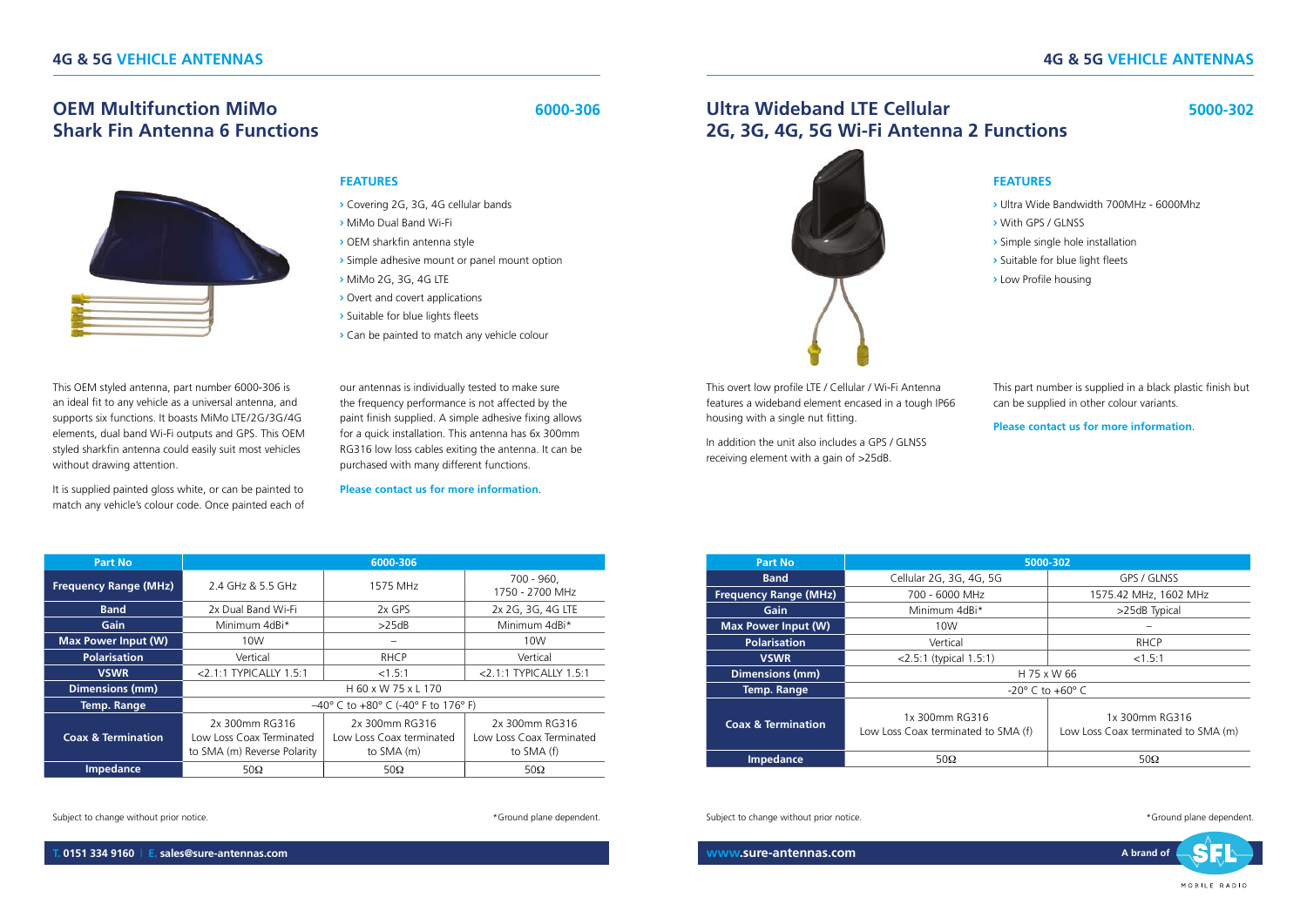## **Ultra Wideband LTE Cellular 2G, 3G, 4G, 5G 4000-301 Wi-Fi Antenna**



The 4000-301 is a low profile antenna giving reliable performance over an ultra-wide bandwidth. Covering 700 - 6000 Mhz, this versatile antenna supports public safety LTE, worldwide cellular, and dual band Wi-Fi frequencies with a reliable gain throughout

### **FEATURES**

**>** Ultra Wide Bandwidth 700MHz - 6000Mhz

With a convenient adhesive pad and a single nut fitment allowing a simple cost effective solution. Available in different colours, with a wide range of

**Please contact us for more information**.

custom low coax extension cables.

- **>** Low Profile housing
- **>** Simple single hole installation
- **>** Suitable for blue light fleets



The SM3400 'combiner / divider unit' was specifically designed to enable two transmitters to transmit simultaneously, without the use of switching circuitry.

This passive unit can operate 380 - 400MHz with an insertion loss of less than -0.4 dB\* and isolation port to port of less than -30 dB across 20MHz bandwidth and offers a great performance against active switch units. The SM3400 can be built to support other frequencies within 70 - 2400 MHz.

**>** Connect 2x Tetra Transceivers through one antenna

**>** Custom frequencies available within 70 - 2400 MHz

**>** Other connectors available on request **>** Combine 2x antennas to one transceiver

**Please contact us for more information**.

| Part No             | 4000-301                            | <b>Part No</b>             |
|---------------------|-------------------------------------|----------------------------|
| ency Range (MHz)    | 700 - 6000 MHz                      | <b>Frequency Range (MF</b> |
| <b>Band</b>         | Cellular 2G, 3G, 4G, 5G             | <b>Band</b>                |
| Gain                | Minimum 4dBi*                       | <b>Max Power Input (V)</b> |
| Power Input (W)     | 10 <sub>W</sub>                     | <b>Insertion loss</b>      |
| <b>Polarisation</b> | Vertical                            | <b>VSWR</b>                |
| <b>Pattern</b>      | Omni-directional                    | <b>Port Isolation</b>      |
| mensions (mm)       | H 75 x W 66                         | <b>Temp. Range</b>         |
| Weight (g)          | 250                                 | <b>Connection</b>          |
| Temp. Range         | -40° C to +80° C (-40° F to 176° F) | <b>Impedance</b>           |
| Impedance           | 50 $\Omega$                         |                            |
| <b>Cable Type</b>   | RG316                               |                            |
| <b>Termination</b>  | SMA (f)                             |                            |

### **Part No SM3400W50S0-4 SM3400W25S0-4 SM3400W10S0-4 Frequency Range (MHz)** 380 - 400 MHz **Band** Tetra x 2 **Max Power Input (W)** 50W 10W 25W 10W  $<$  0.4dB\* **VSWR** <1.2:1 **Port Isolation** >30dB  $-20^\circ$  C to  $+60^\circ$  C **SMA (f)\*\* Impedance** 50Ω

**Tetra Combiner / Divider Unit SM3400** 

**FEATURES**

**>** Input power up to 50w

**Part No Frequency Range (MHz)** 

the entire band.

**Max Power Input (W) Polarisation** 

**Dimensions (mm) Weight (g) Temp. Range Impedance Cable Type** 

Subject to change without prior notice. The change without prior notice and a subject to change without prior notice. The subject to change without prior notice. The subject to change without prior notice. The subject to c

#### **T. 0151 334 9160** | **E. sales@sure-antennas.com www.sure-antennas.com A brand of**

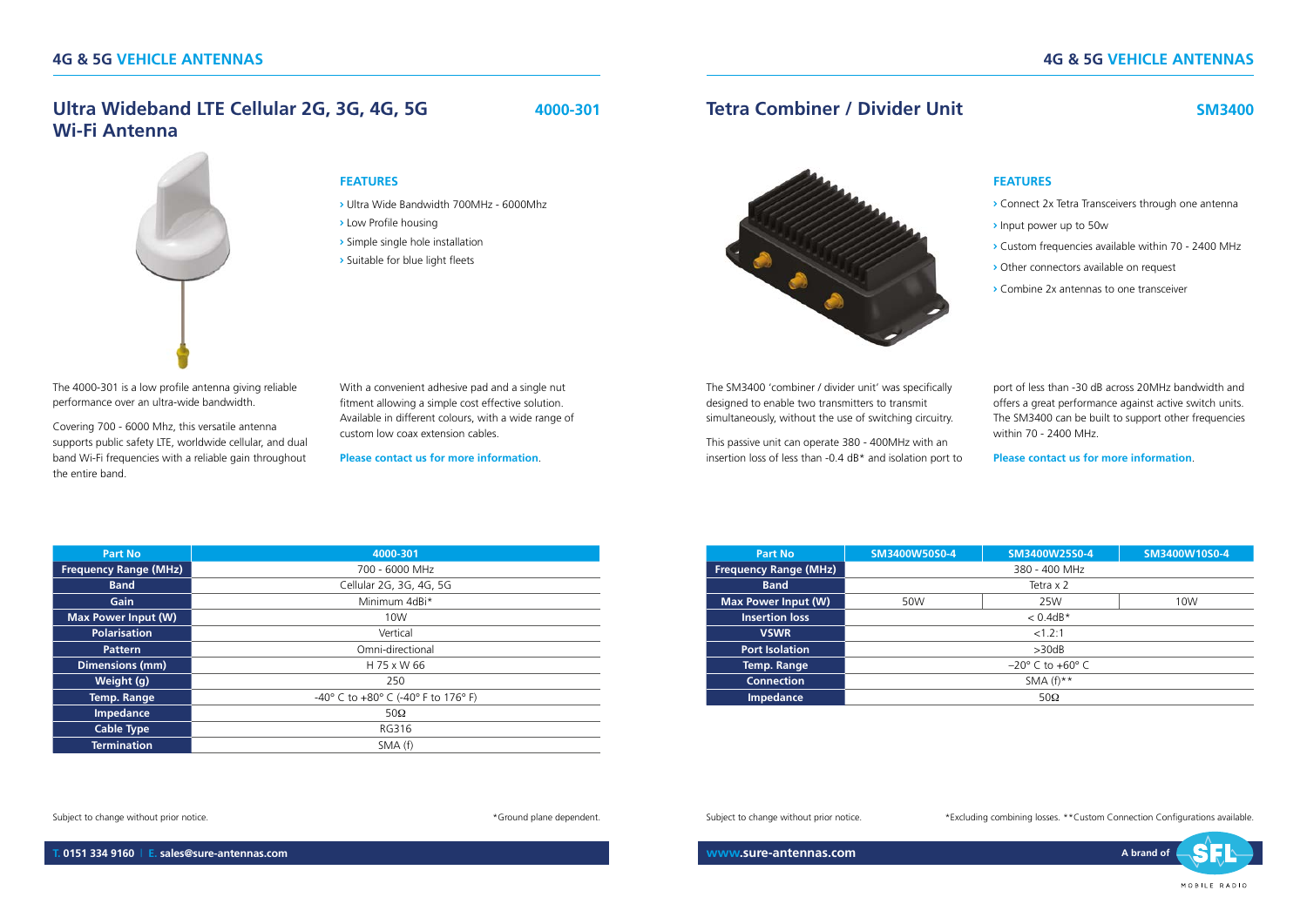## **SM3500 GPS / GLNSS Wilkinson Power Divider SM3500-0C1C1C**



## **FEATURES**

**>** Combine 2x GPS receivers to one antenna **>** Both GPS tails DC isolated **>** Custom connection options available

The SM3500 'divider unit' was specifically designed to enable two GPS devices to connect to a single antenna without blocking DC input.

When used with one of our full covert antenna systems this unit can be attached to retain OEM functionality of a factory fitted satellite navigation system, and to operate a GPS enabled mobile radio simultaneously

through a single GPS element helping eliminate unwanted error messages on your vehicles dashboard.

The passive unit can operate at 1575MHz and 1620MHz and supplied with custom terminations on request.

**Please contact us for more information**.

## **Important Waiver Information**

All information and data in this brochure is providing an indication of typical performance of our products under a common installation type, it does not guarantee performance or suitability for all installation requirements.

It is therefore encouraged all customers should conduct their own tests on a product to establish it is correct for their installation.

Products should only be installed by a qualified installer, familiar with appropriate laws and regulations. We advise customers to consult and comply with the appropriate Sure Antennas installation instructions.

All specifications and product information in this catalogue are subject to change without notice.

| <b>Part No</b>               | SM3500-0C1C1C                                 |  |
|------------------------------|-----------------------------------------------|--|
| <b>Frequency Range (MHz)</b> | 1575 - 1620 MHz                               |  |
| Max Power Input (W)          | 0.5W                                          |  |
| <b>Insertion Loss</b>        | $< 0.5$ dB*                                   |  |
| <b>Port Isolation</b>        | $>$ 20dB                                      |  |
| <b>VSWR</b>                  | < 1.2:1                                       |  |
| <b>Impedance</b>             | 50 $\Omega$                                   |  |
| <b>DC</b> Input              | DC Fed From independently fed from both ports |  |
| <b>Output Connection</b>     | FAKRA C Male Blue**                           |  |
| <b>Input Connection</b>      | FAKRA Z Female Water blue**                   |  |
| <b>Temperature Range</b>     | $-20^{\circ}$ C to $+60^{\circ}$ C            |  |



Subject to change without prior notice. \*Excluding combining losses. \*\*Custom Connection Configurations available.